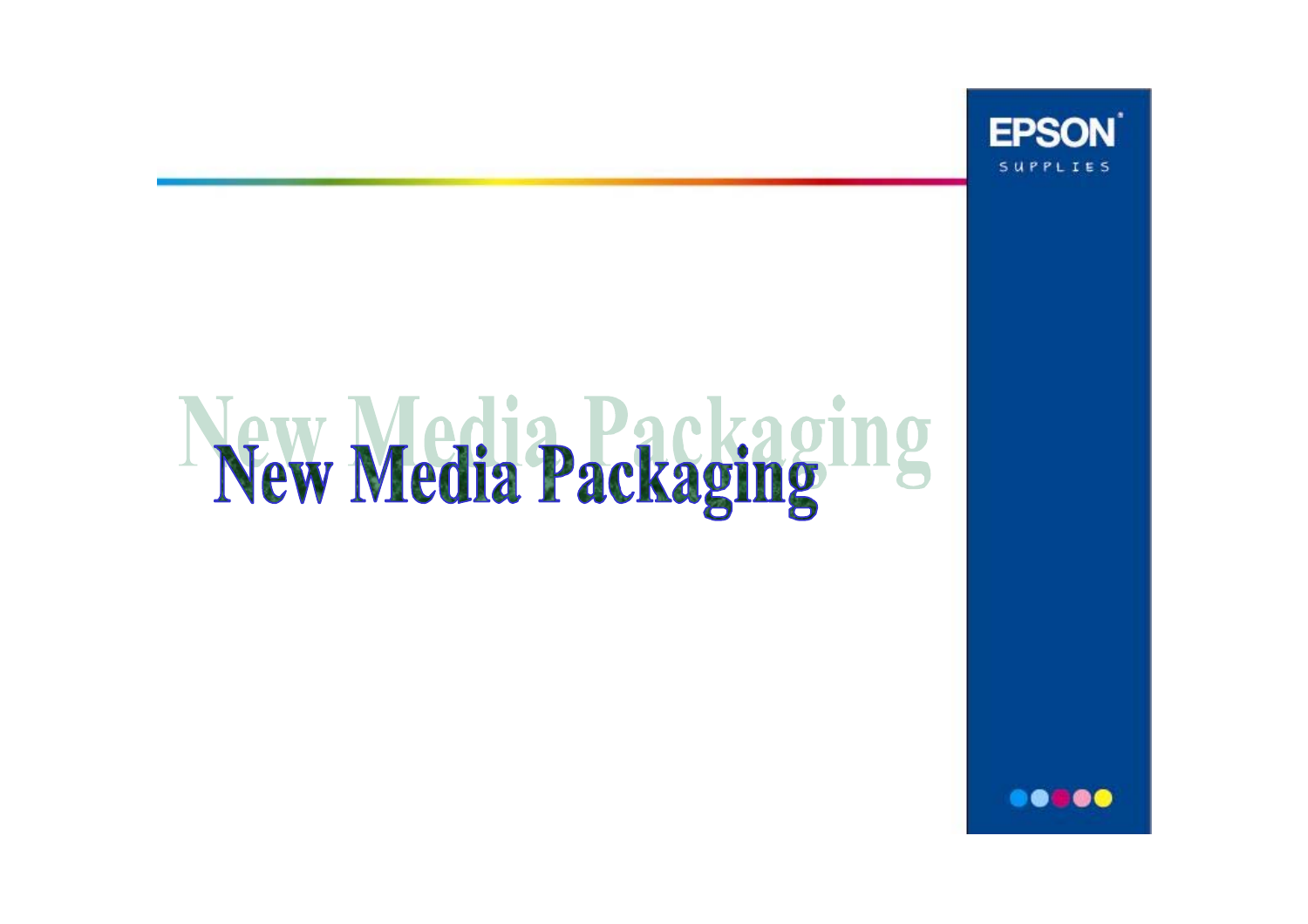## **Objectives Objectives**

- **New look**
	- -Matching with the new IC package design
- **Product Differentiation**
	- -Using different images for different products

## • **Functionality**

- -To easily identify the products
- -To easily find out the product information
- -To easily find out the application



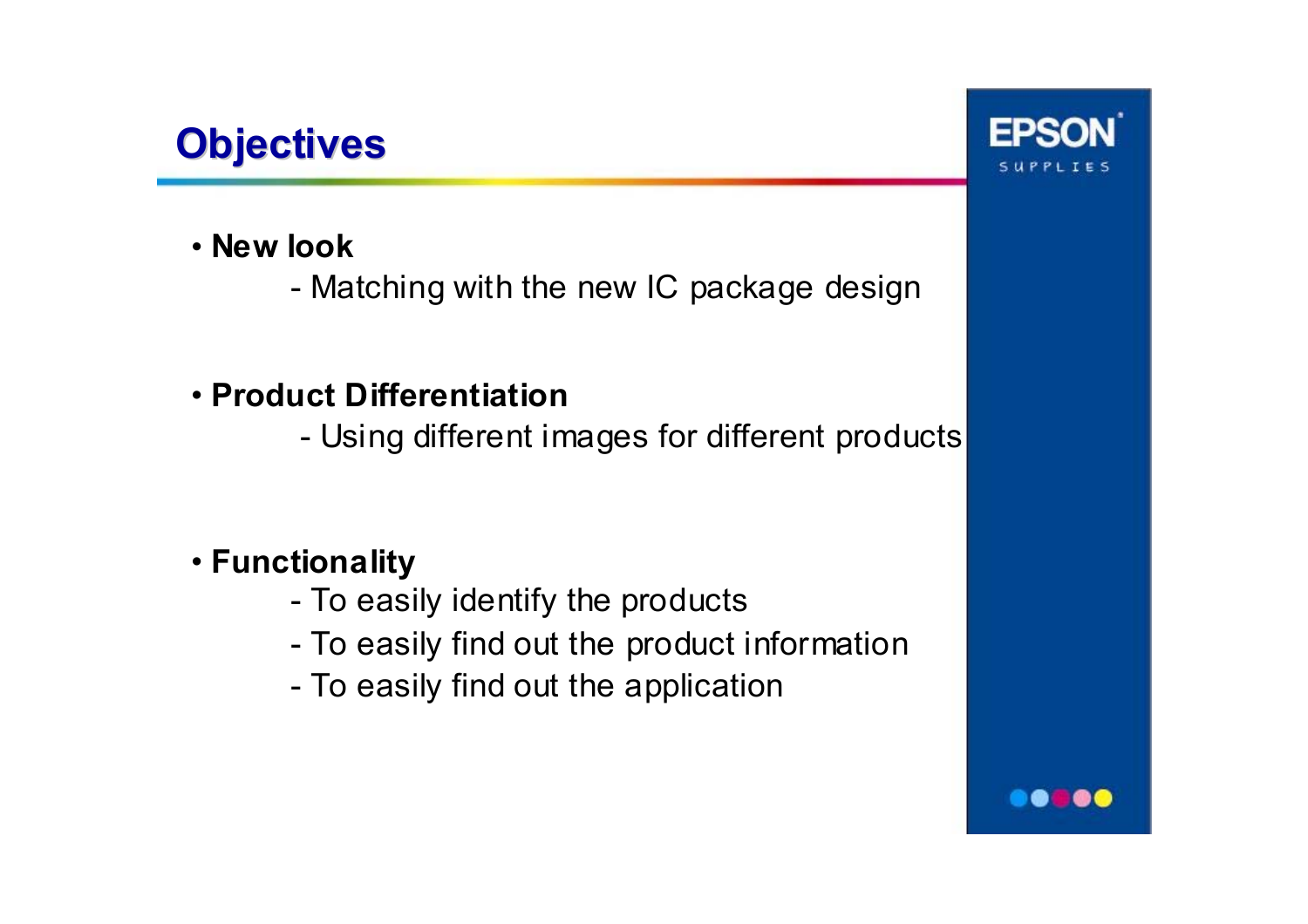## **Old vs. New**





**SEATOR EPSON** Photo Quality **DISTURBANCE** partment is print them **COMMERCIAL DON'TO HOLD CARDS** Δ 100 **ETA X 207 PVR** OBR

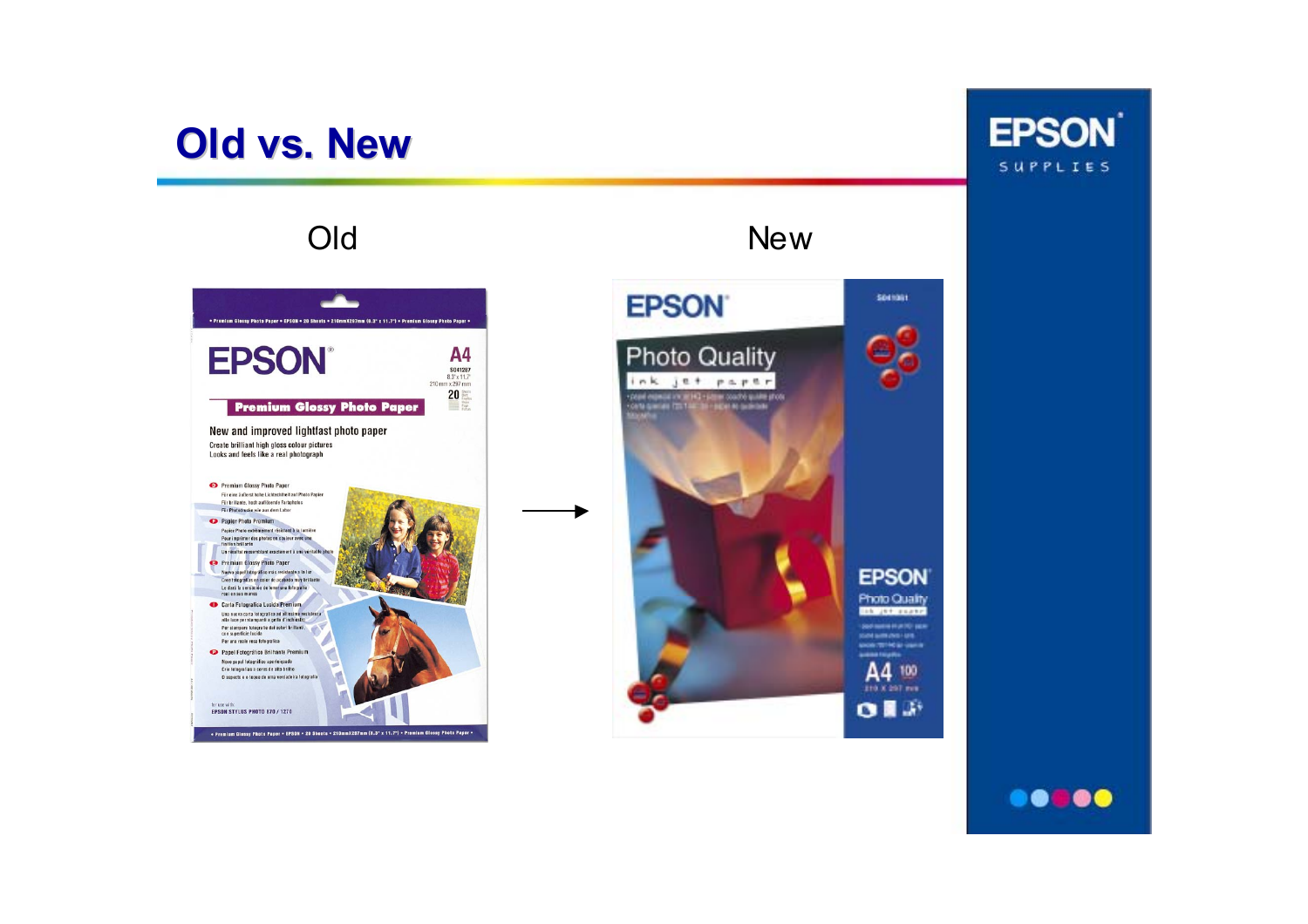# **Strategy**

**Application 1 Naming Premium Photos** •• Premium Glossy Photo Paper • Premium Semigloss Photo Paper • ColorLife™ Photo Paper **Realistic Photos** • Photo Paper **Everyday Photos** • Photo Quality Glossy Paper **Graphic Arts & Photos** • Matte Paper Heavy Weight • Double Sided Matte Paper **Graphics, Flyers & Photos** • Photo Quality Ink Jet Paper **Graphics & Texts** • Bright White Ink Jet Paper

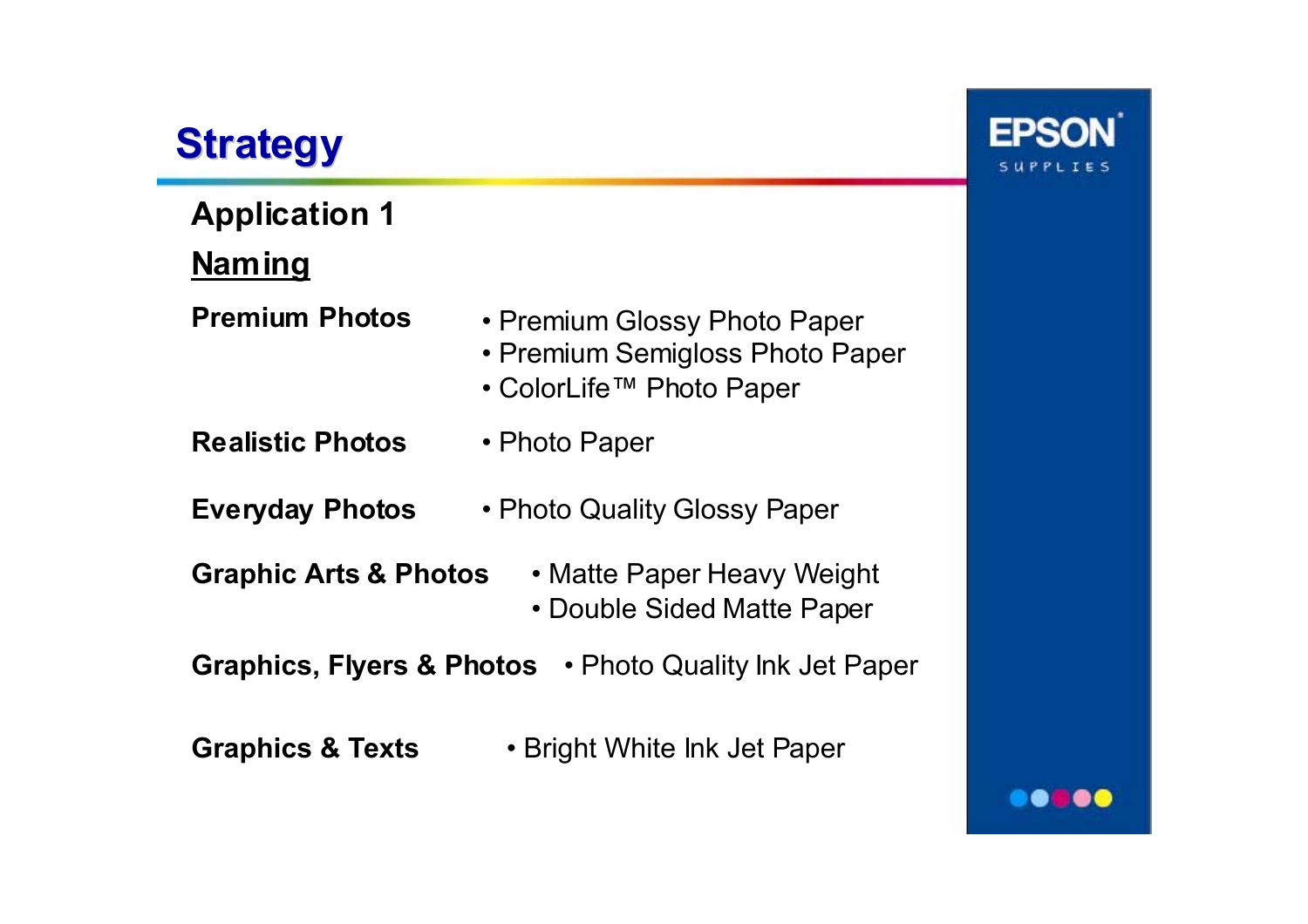

#### **Application 2**

#### **Chart**

| <b>INK JET PAPER</b><br><b>APPLICATION</b>     | $\Delta$<br><b>WEIGHT</b> | <b>FINISH</b>               | $\bullet$<br><b>PHOTOS</b> | $\widehat{\mathcal{R}}$<br><b>GRAPHIC ARTS</b> | $C =$<br>工<br><b>PRESENTATIONS</b> | <u>भ]</u> =<br>E<br><b>TEXTS</b> | Ĵ.<br><b>GRAPHICS</b> | <b>Contract</b><br><b>DISPLAYS</b> | ര<br><b>WEB PRINTS</b> |
|------------------------------------------------|---------------------------|-----------------------------|----------------------------|------------------------------------------------|------------------------------------|----------------------------------|-----------------------|------------------------------------|------------------------|
| <b>PREMIUM GLOSSY</b><br><b>PHOTO PAPER</b>    | 255 $g/m^2$               | <b>HIGH</b><br><b>GLOSS</b> |                            |                                                |                                    |                                  |                       |                                    |                        |
| <b>PREMIUM SEMIGLOSS</b><br><b>PHOTO PAPER</b> | 251 g/m <sup>2</sup>      | <b>SEMI</b><br><b>GLOSS</b> |                            |                                                |                                    |                                  |                       |                                    |                        |
| ColorLife™<br><b>PHOTO PAPER</b>               | 245 $g/m^2$               | <b>SEMI</b><br><b>GLOSS</b> |                            |                                                |                                    |                                  |                       |                                    |                        |
| <b>PHOTO PAPER</b>                             | 194 $g/m^2$               | <b>GLOSSY</b>               |                            |                                                |                                    |                                  |                       |                                    |                        |
| <b>PHOTO QUALITY</b><br><b>GLOSSY PAPER</b>    | 141 $g/m^2$               | <b>GLOSSY</b>               |                            |                                                |                                    |                                  |                       |                                    |                        |
| <b>DOUBLE-SIDED</b><br><b>MATTE PAPER</b>      | 178 $g/m^2$               | <b>MATTE</b>                |                            |                                                |                                    |                                  |                       |                                    |                        |
| <b>MATTE PAPER</b><br><b>HEAVYWEIGHT</b>       | 167 $g/m^2$               | <b>MATTE</b>                |                            |                                                |                                    |                                  |                       |                                    |                        |
| <b>PHOTO QUALITY</b><br><b>INK JET PAPER</b>   | 102 $g/m^2$               | <b>MATTE</b>                |                            |                                                |                                    |                                  |                       |                                    |                        |
| <b>BRIGHT WHITE</b><br><b>INK JET PAPER</b>    | 90 g/m $^2$               | <b>MATTE</b>                |                            |                                                |                                    |                                  |                       |                                    |                        |



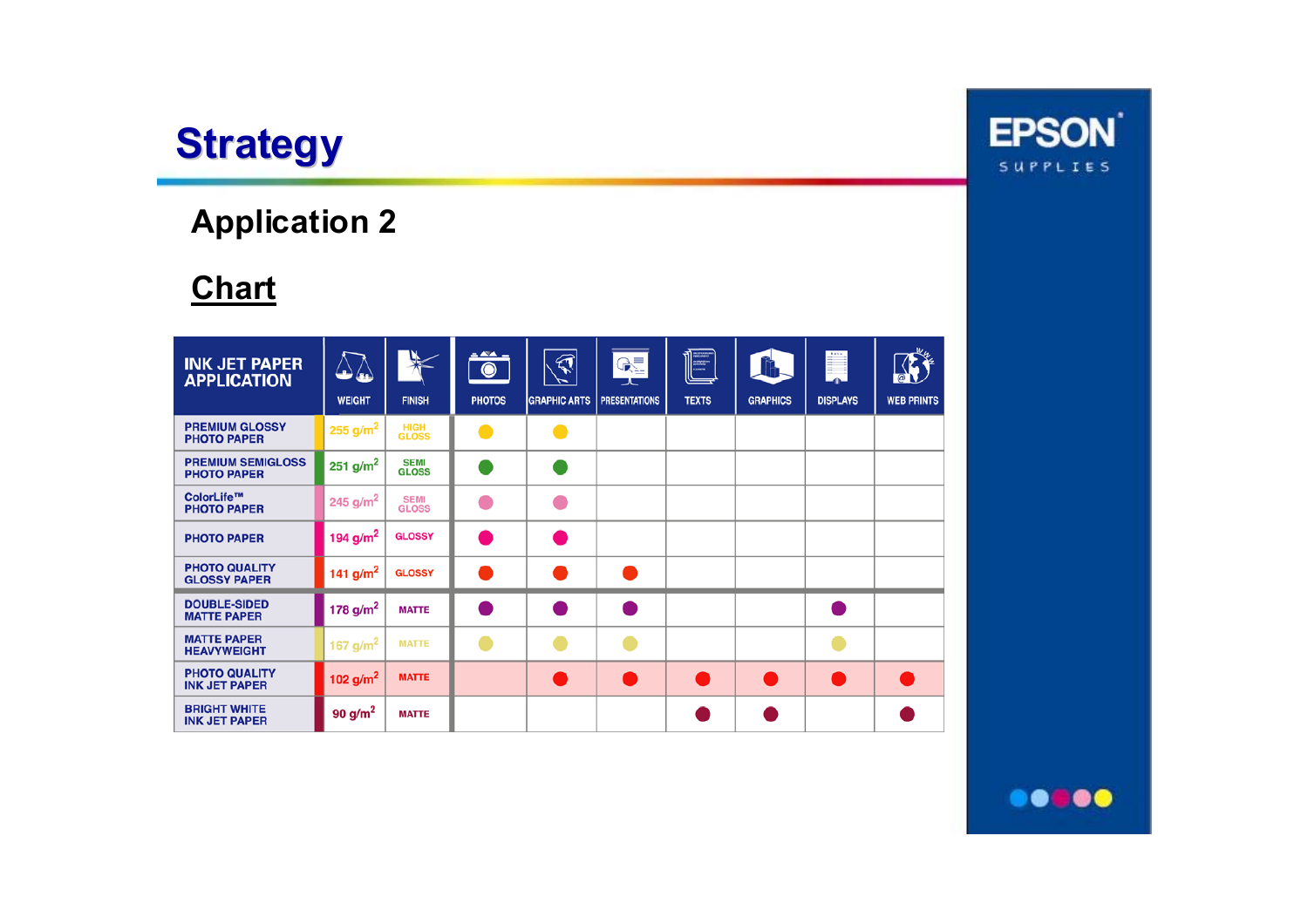

### **Application 3**

#### **Images**





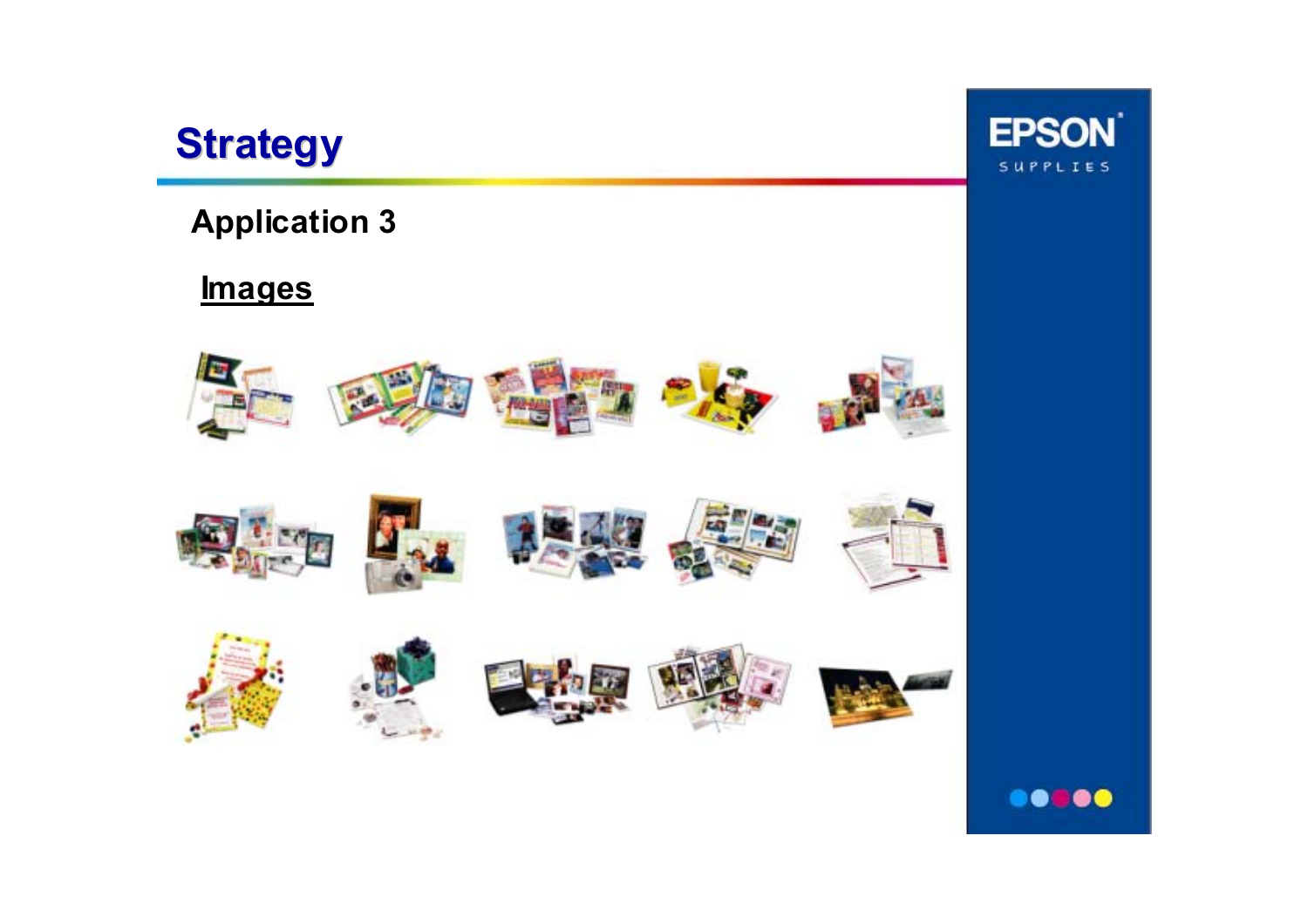

### **Information**

Weight

Finish

Size/Sheet count

**Additional information**

**Thickness** 

**Compatibility** 







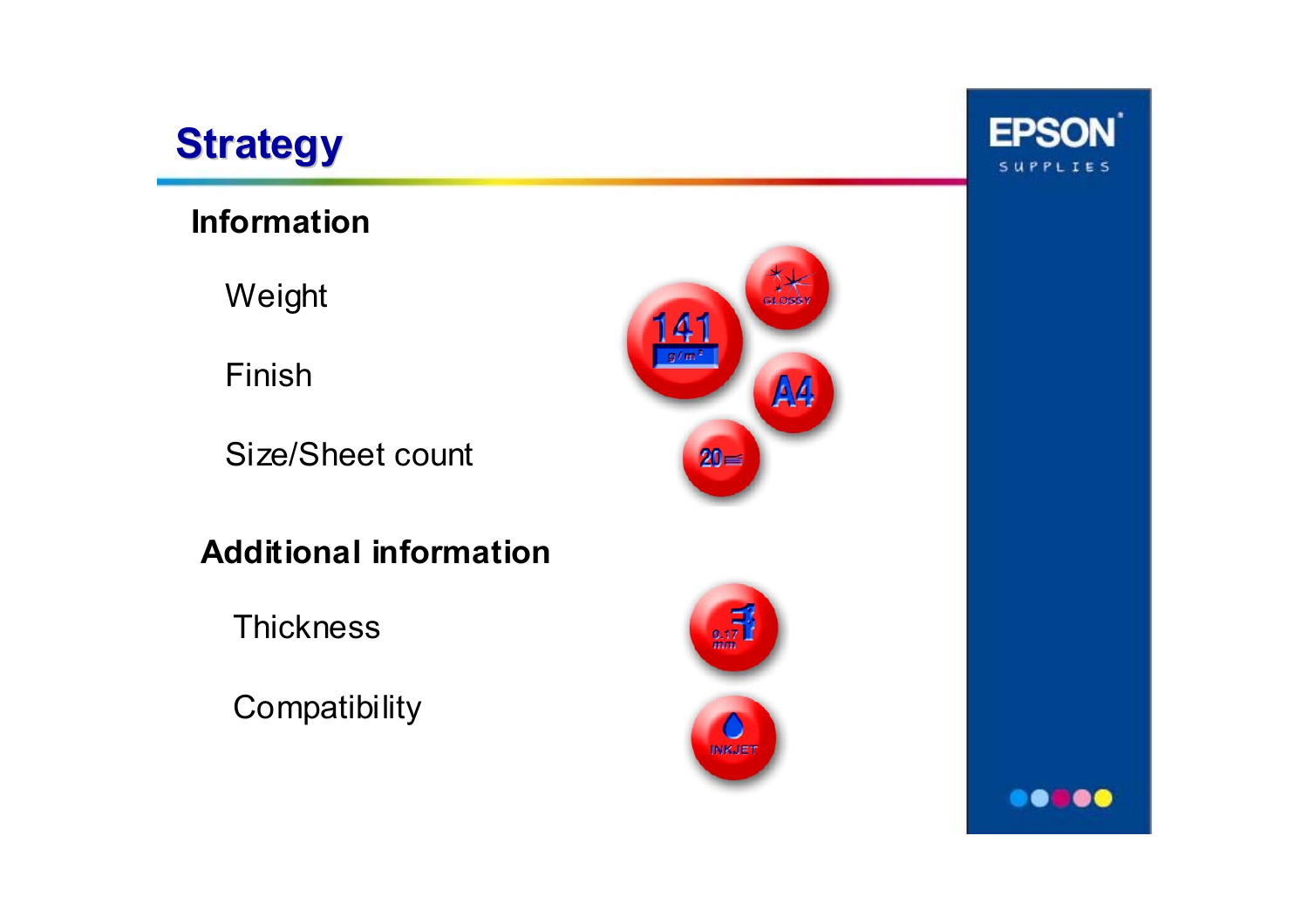# **Image Selection Image Selection**

## Photographic Paper (High End)

- Action shots
- Nature (Sea/Fish, Flowers)
- Dynamic Scenery





## Photographic Paper (Mid-Low End)

- Vacation shots
- Family shots

## Matte Paper

- Animals
- Scenery (City/Landmark)



## Ink Jet Paper

- Objects
- Illustrations





**EPSON** 

SUPPLIES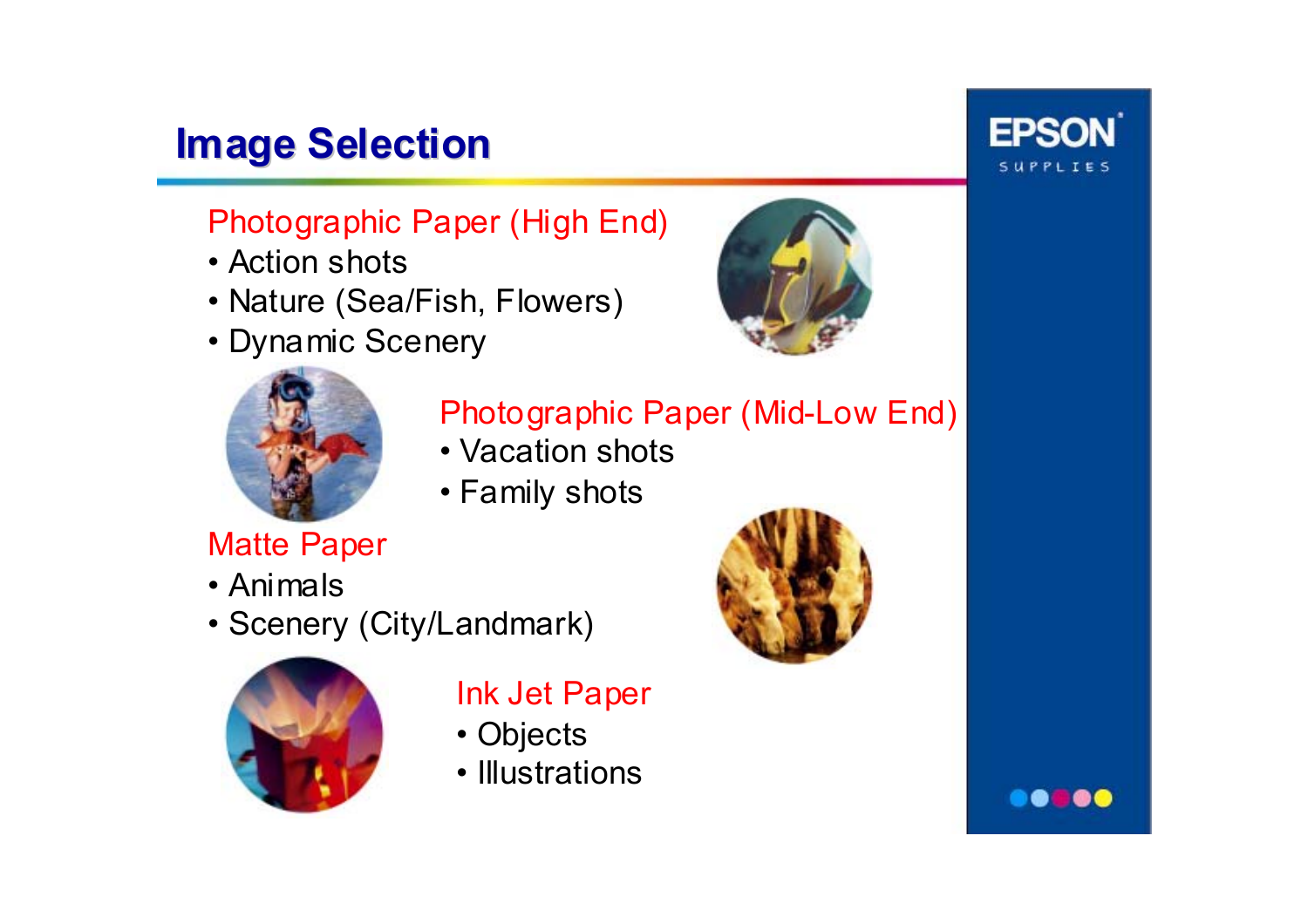# **Design Concept (Front) Design Concept (Front)**





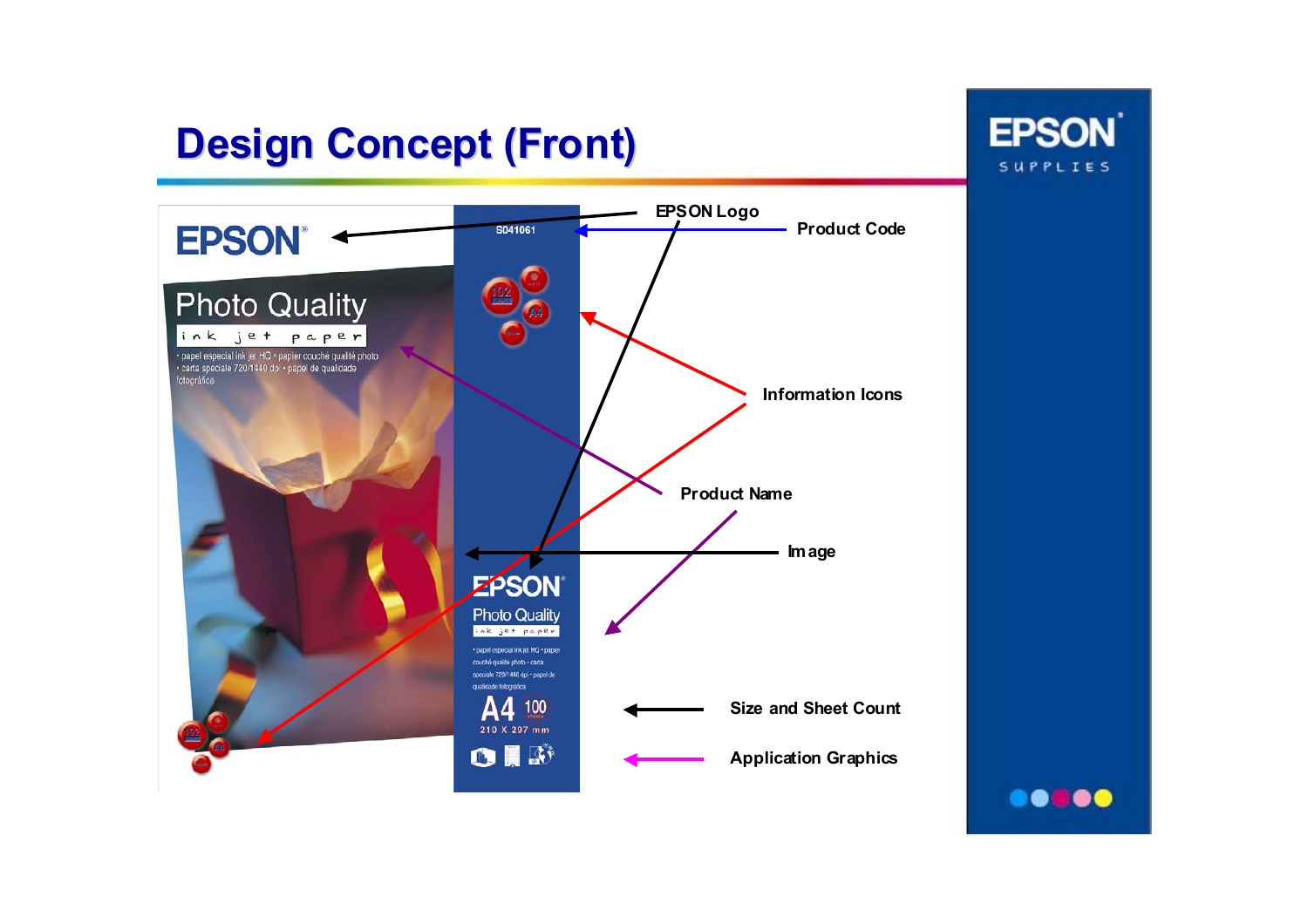## **Design Concept (Back) Design Concept (Back)**



**.....** 

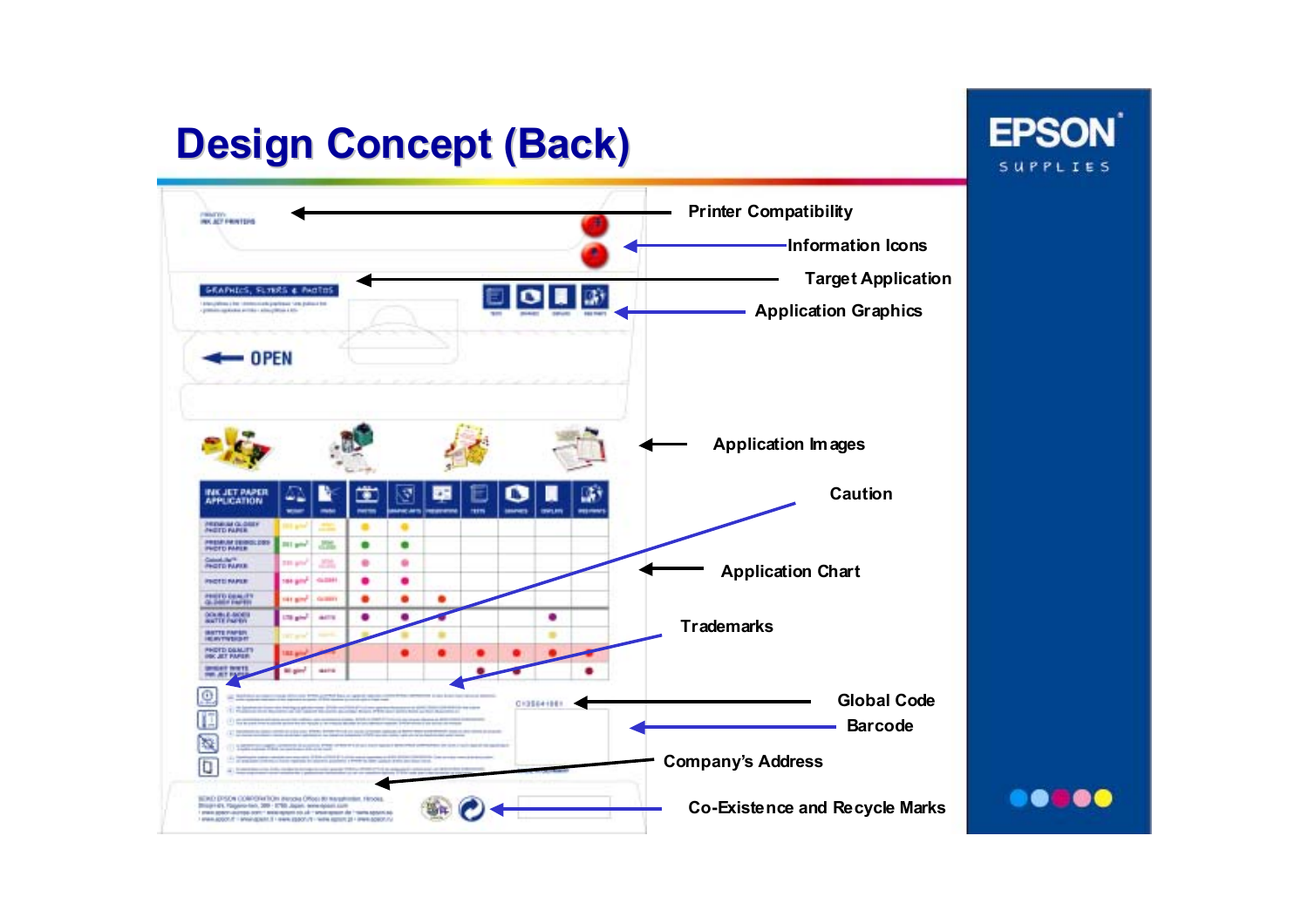## **1st New Packaging Launch New Packaging Launch**

Premium Glossy Photo Paper 10x15, 20 sheets (S041706)



#### Launched in January



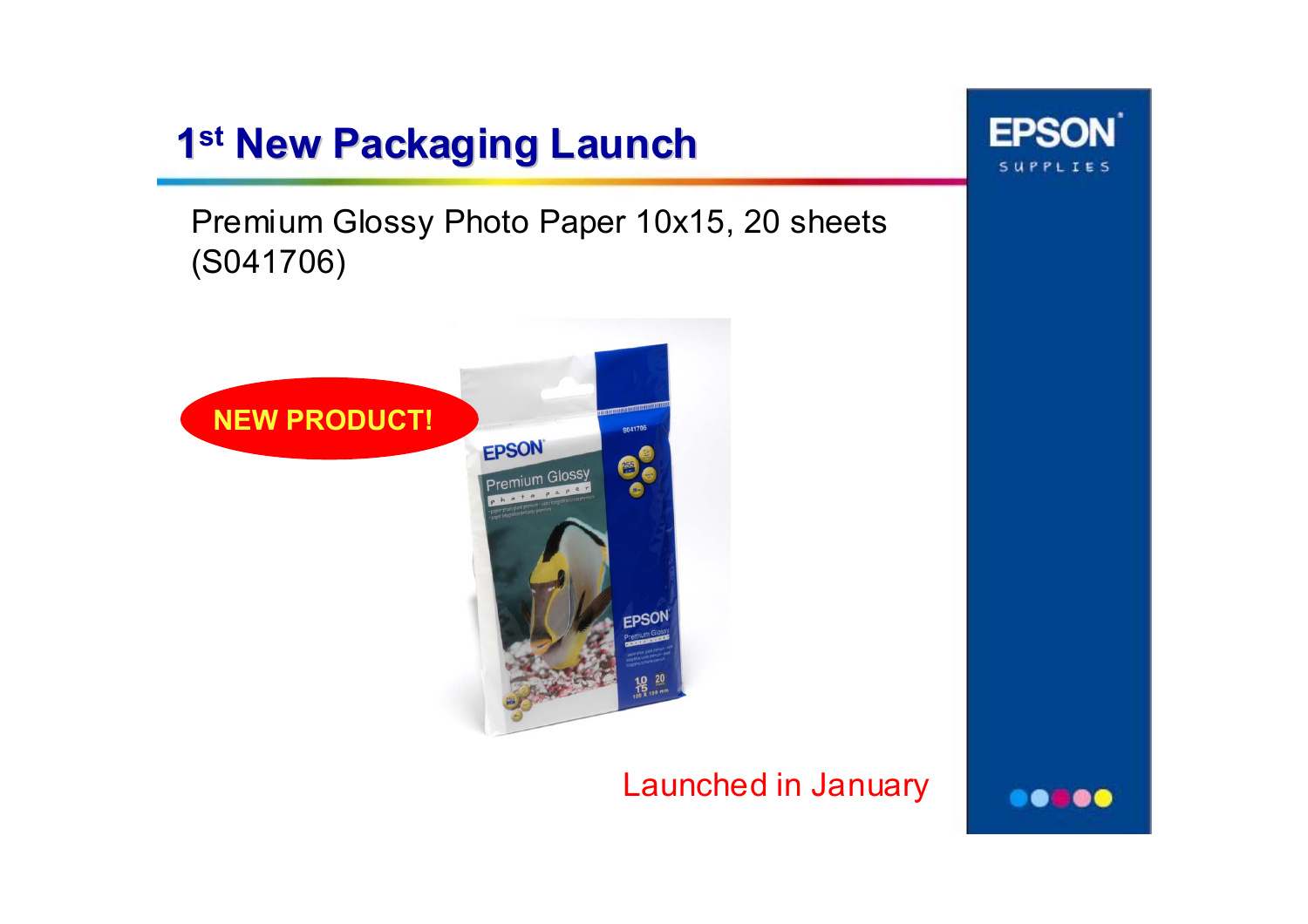# **Next Packaging Change Over**

#### Already occurred



**Photo Paper 10x15 (S041255)**



**Photo Paper Perforated 4"x 6"(S041134)**



**Photo Quality Inkjet Paper A4 (S041061)**



**Photo Quality Glossy Paper A4 (S041126)**





**EPSON** 

SUPPLIES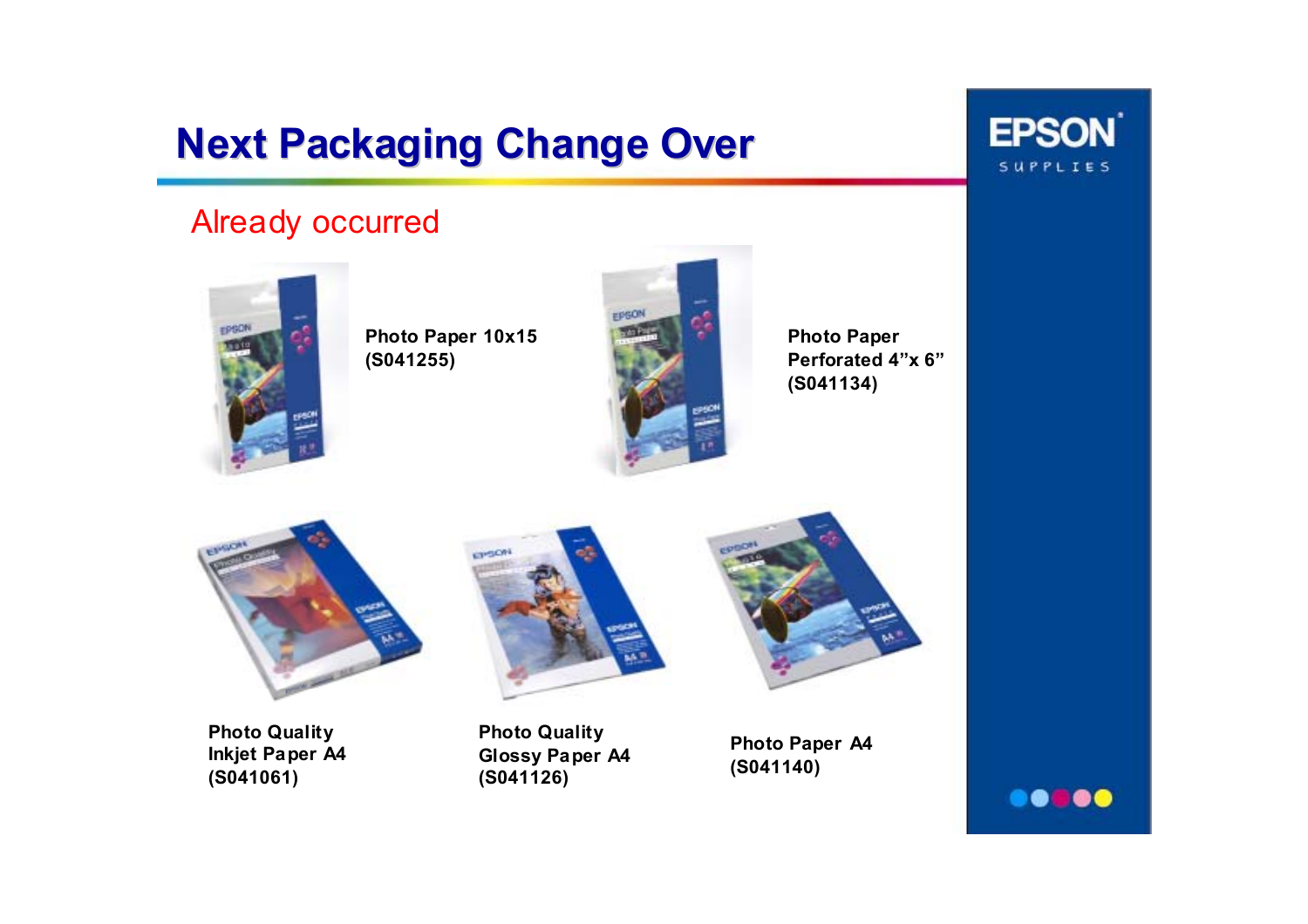## **Next Packaging Change Over**



oot toc





**Premium Glossy Photo Paper 100mx10m Roll(S041303)**

**Premium Glossy Photo Paper A4 (S041287)** 



**Matte Paper Heavy Weight A4 (S041256)**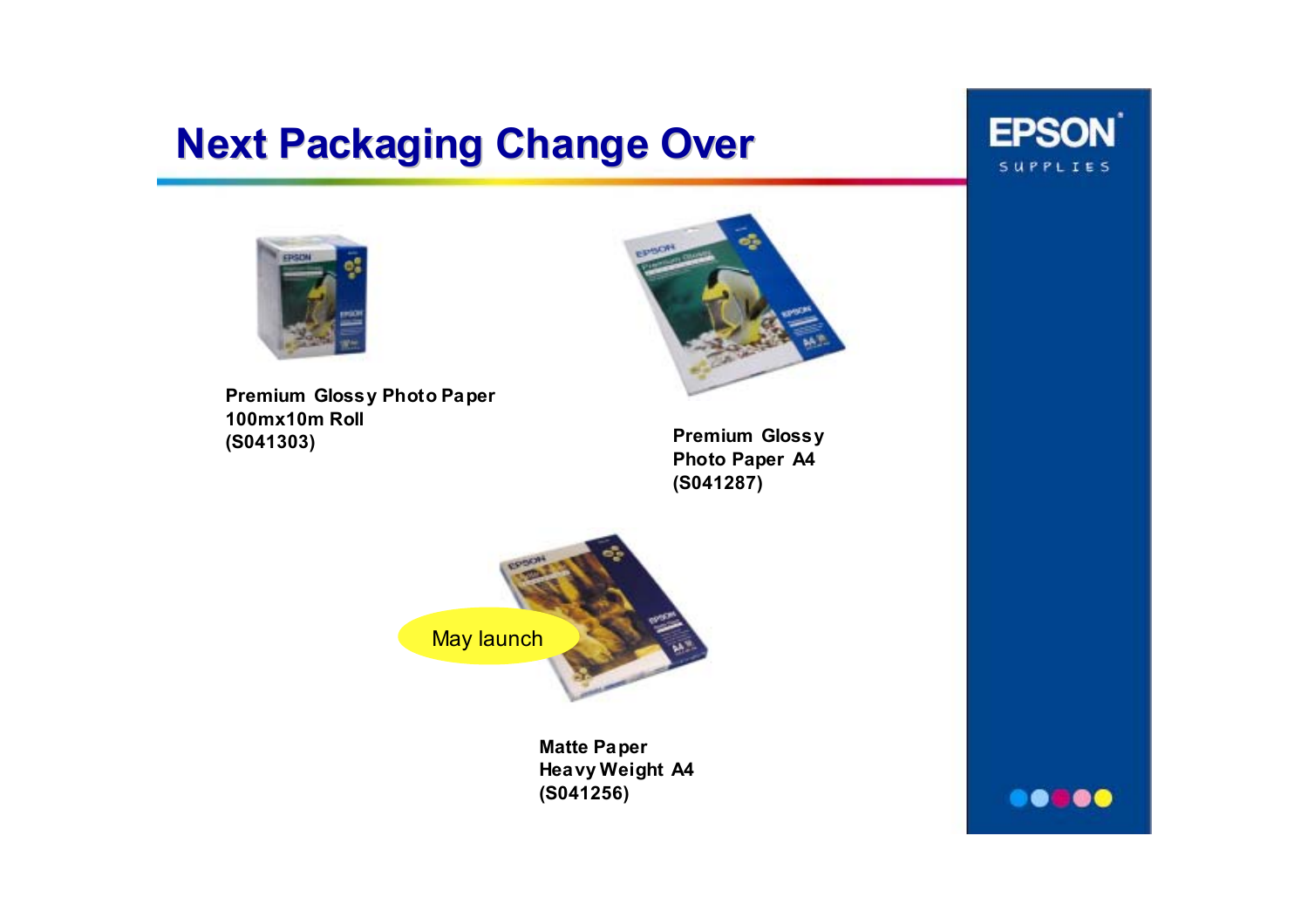## **Future Packaging Change Over Future Packaging Change Over**





**Premium Semigloss Photo Paper A4 (S041332)**



**Premium Semigloss Photo Paper 100 mmx10m Roll (S041330)**







**EPSON ColorLife™ Photo Paper A4 (S041560)**

**Double Sided Matte Paper A4 (S041569)**

**Bright White Ink Jet Paper A4 (S041749)**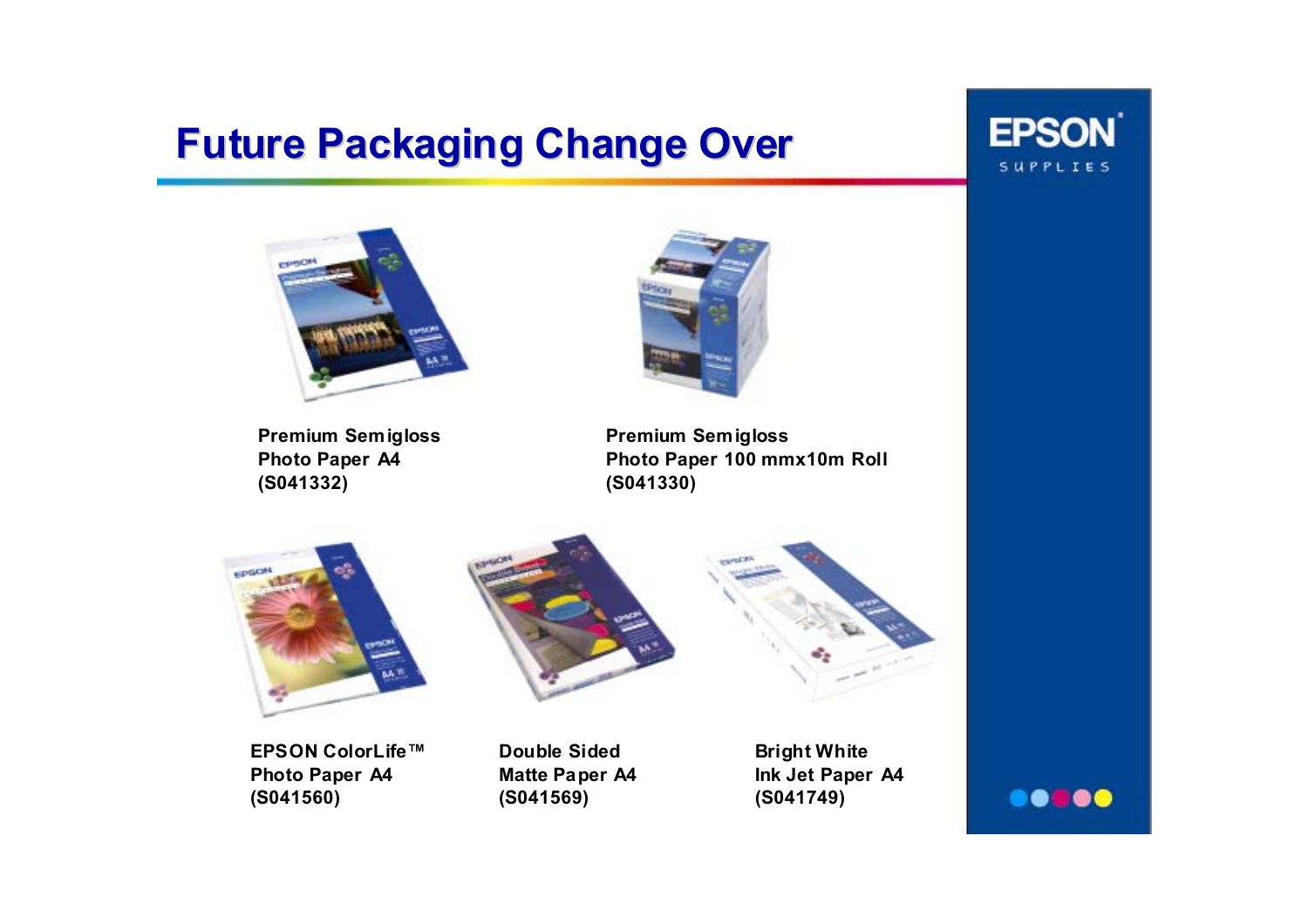# **Future Packaging Change Over Future Packaging Change Over**

#### **(New Product Launch)**





**Premium Glossy Photo Paper 10x15 50 sheets(S041729)**

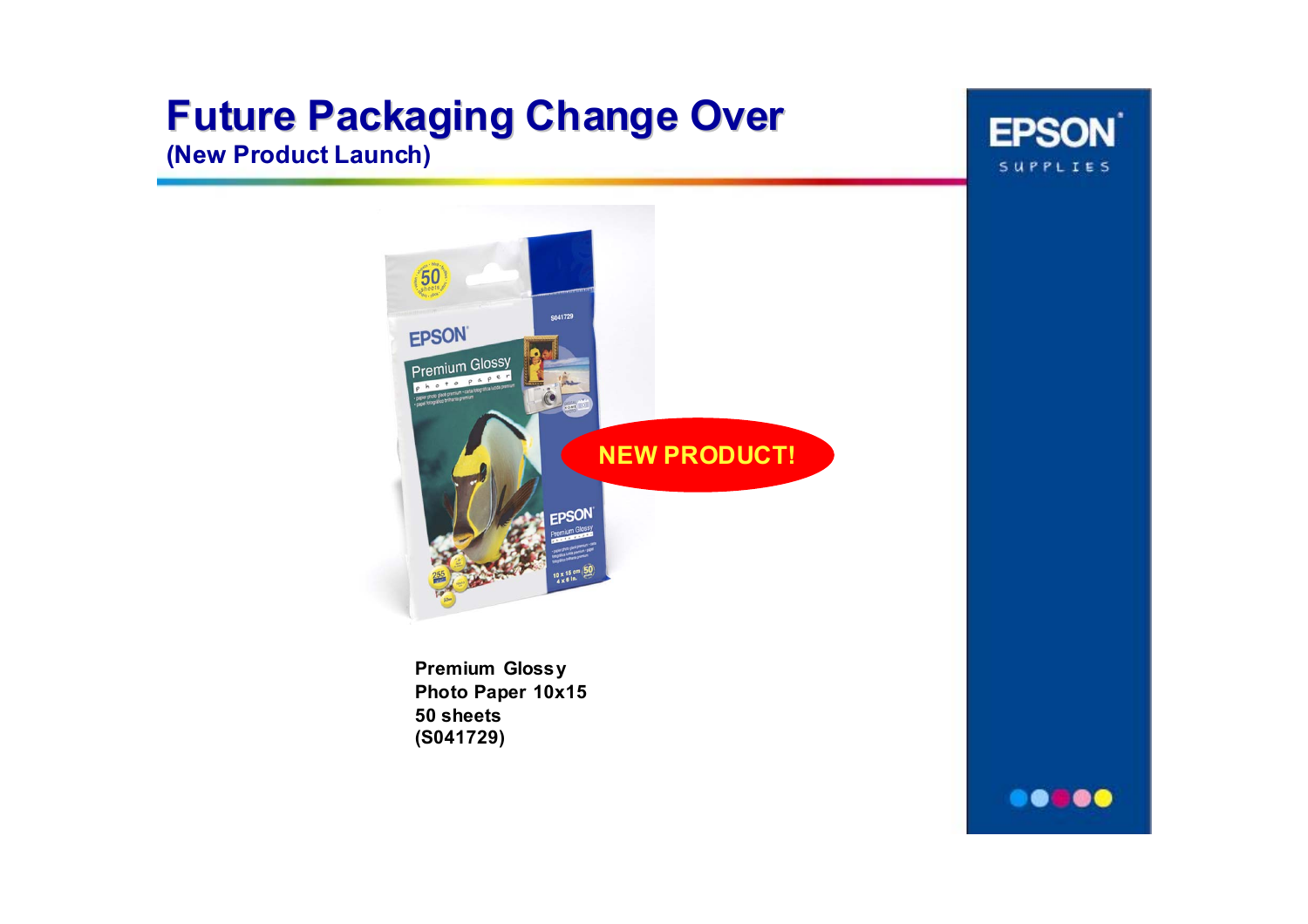## **Future Packaging Change Over Future Packaging Change Over**

- PGPP (S041624) PP (S041622) PQGP (S041620) A4 size/50 sheets
- PGPP (S041315, S041316) PP (S041142, S041143) PQGP (S041125, S041133) PQIJP (S041068, S041069) MP-HW (S041261) A3 and A3+ sizes
- Other media (to be specified)